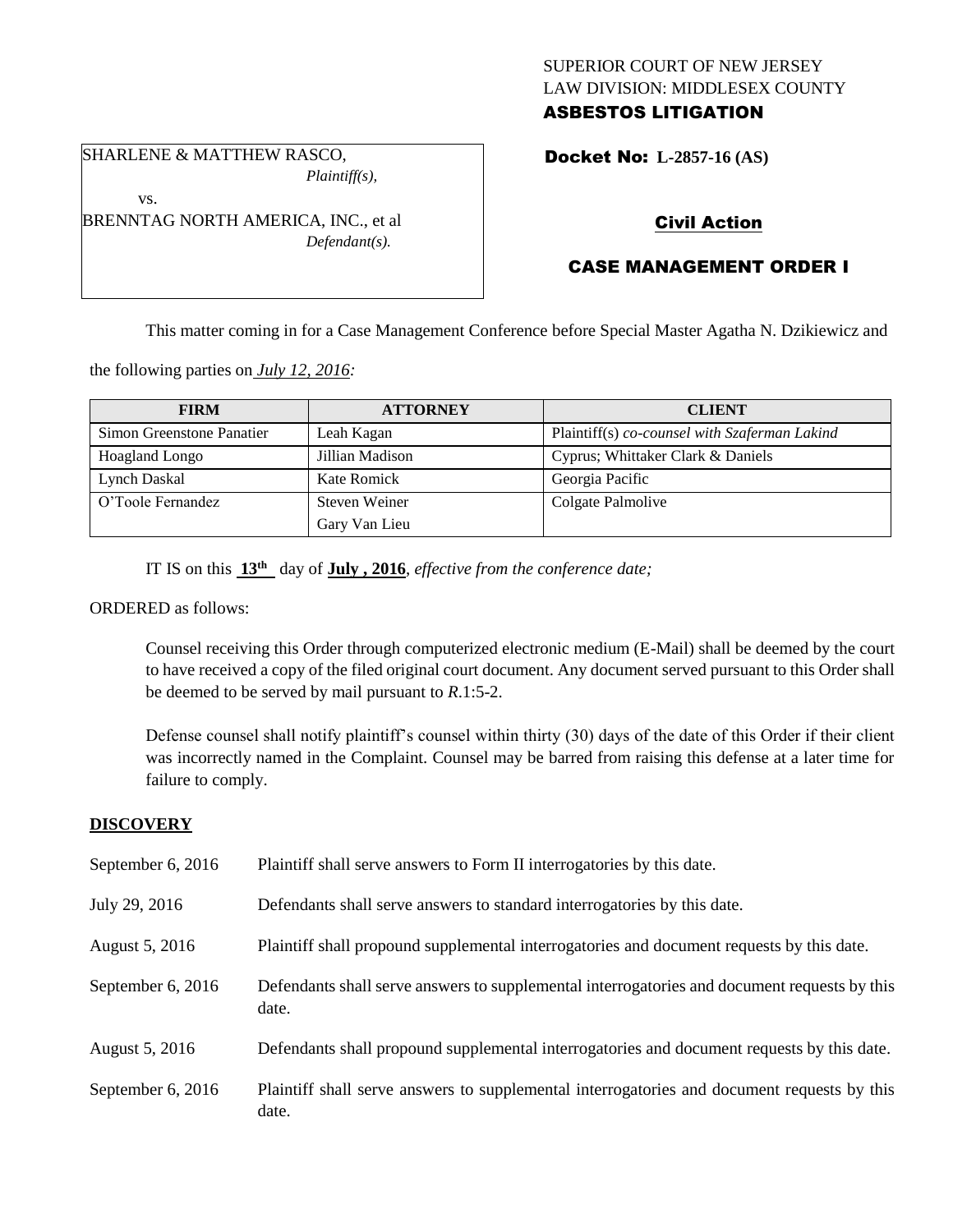- October 31, 2016 Fact discovery, including depositions, shall be completed by this date. Plaintiff's counsel shall contact the Special Master within one week of this deadline if all fact discovery is not completed.
- November 15, 2016 Depositions of corporate representatives shall be completed by this date.

### **EARLY SETTLEMENT**

November 23, 2016 Settlement demands shall be served on all counsel and the Special Master by this date.

#### **SUMMARY JUDGMENT MOTION PRACTICE**

- November 23, 2016 Plaintiff's counsel shall advise, in writing, of intent not to oppose motions by this date.
- December 9, 2016 Summary judgment motions shall be filed no later than this date.
- January 6, 2017 Last return date for summary judgment motions.

#### **MEDICAL DEFENSE**

July 29, 2016 Plaintiff shall serve executed medical authorizations by this date. November 4, 2016 Plaintiff shall serve medical expert reports by this date. November 4, 2016 Upon request by defense counsel, plaintiff is to arrange for the transfer of pathology specimens and x-rays, if any, by this date. January 31, 2017 Defendants shall identify its medical experts and serve medical reports, if any, by this date. **In addition, defendants shall notify plaintiff's counsel (as well as all counsel of record) of a joinder in an expert medical defense by this date.**

## **LIABILITY EXPERT REPORTS**

- December 9, 2016 Plaintiff shall identify its liability experts and serve liability expert reports or a certified expert statement by this date or waive any opportunity to rely on liability expert testimony.
- January 31, 2017 Defendants shall identify its liability experts and serve liability expert reports, if any, by this date or waive any opportunity to rely on liability expert testimony.

#### **ECONOMIST EXPERT REPORTS**

- December 9, 2016 Plaintiff shall identify its expert economists and serve expert economist report(s), if any, by this date or waive any opportunity to rely on economic expert testimony.
- January 31, 2017 Defendants shall identify its expert economists and serve expert economist report(s), if any, by this date or waive any opportunity to rely on economic expert testimony.

#### **EXPERT DEPOSITIONS**

February 21, 2017 Expert depositions shall be completed by this date. To the extent that plaintiff and defendant generic experts have been deposed before, the parties seeking that deposition in this case must file an application before the Special Master and demonstrate the necessity for that deposition.

 $\_$  , and the set of the set of the set of the set of the set of the set of the set of the set of the set of the set of the set of the set of the set of the set of the set of the set of the set of the set of the set of th